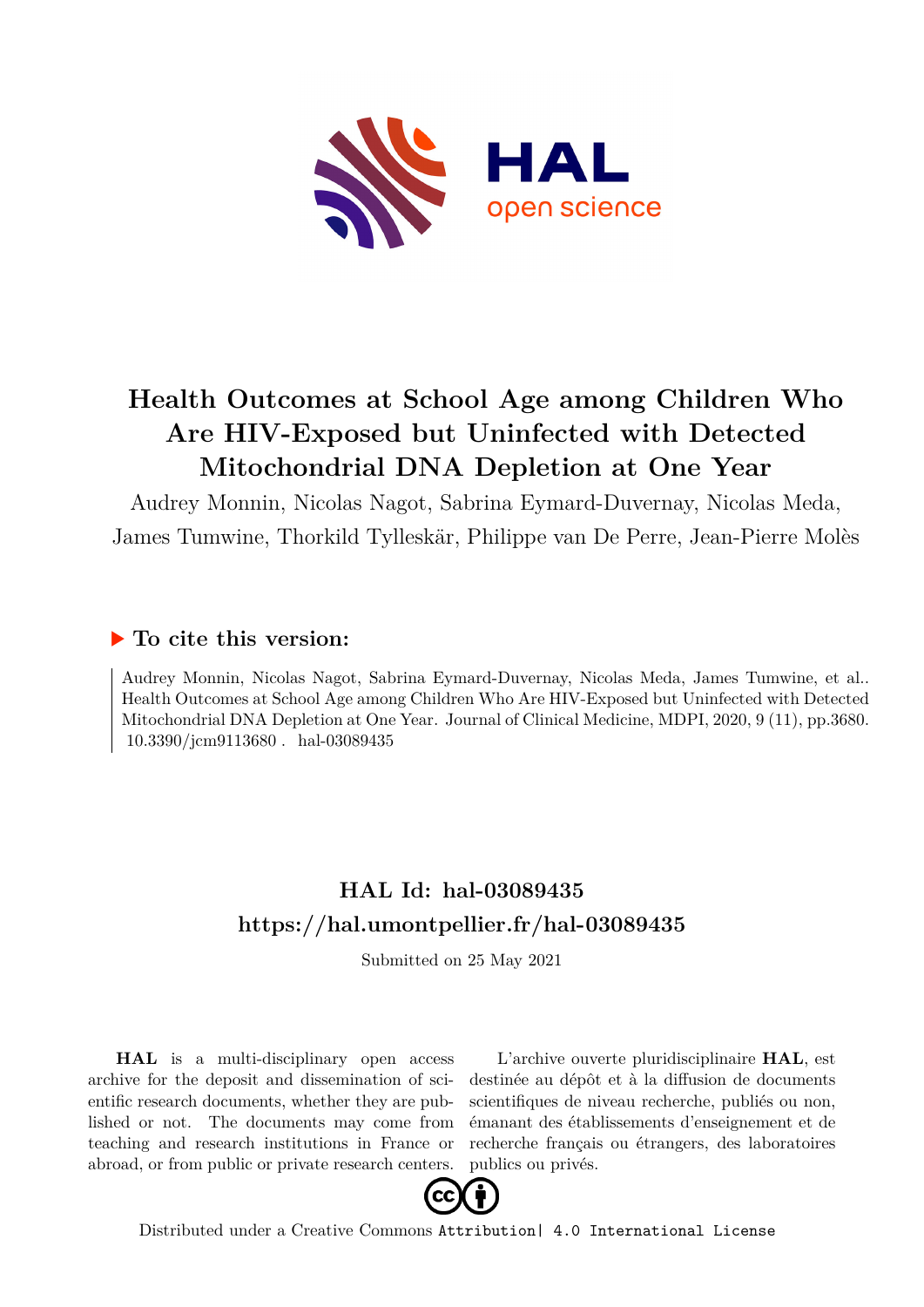

*Article*

# **Health Outcomes at School Age among Children Who Are HIV-Exposed but Uninfected with Detected Mitochondrial DNA Depletion at One Year**

**Audrey Monnin 1,\* [,](https://orcid.org/0000-0002-0034-8918) Nicolas Nagot <sup>2</sup> , Sabrina Eymard-Duvernay <sup>1</sup> , Nicolas Meda <sup>3</sup> , James K. Tumwine <sup>4</sup> , Thorkild Tylleskär <sup>5</sup> [,](https://orcid.org/0000-0003-4801-4324) Philippe Van de Perre <sup>2</sup> and Jean-Pierre Molès 1**

- <sup>1</sup> Pathogenèse et Contrôle des Infections Chroniques, INSERM U1058, Université Montpellier, Etablissement Français du Sang, 34934 Montpellier, France; sabrina.eymard-duvernay@ird.fr (S.E.-D.); jean-pierre.moles@inserm.fr (J.-P.M.)
- <sup>2</sup> Pathogenèse et Contrôle des Infections Chroniques, INSERM U1058, Université Montpellier, Centre Hospitalier Universitaire, 34934 Montpellier, France; n-nagot@chu-montpellier.fr (N.N.); p-van\_de\_perre@chu-montpellier.fr (P.V.d.P.)
- <sup>3</sup> Centre MURAZ, Bobo-Dioulasso 01 01 B.P. 390, Burkina Faso; nicolas.meda@gmail.com
- <sup>4</sup> Department of Paediatrics and Child Health, School of Medicine, College of Health Sciences, Makerere University, Kampala 7062, Uganda; kabaleimc@gmail.com
- <sup>5</sup> Centre for International Health, Faculty of Medicine, University of Bergen, 5009 Bergen, Norway; thorkild.tylleskar@uib.no
- **\*** Correspondence: audrey.monnin@inserm.fr; Tel.: +33-434-359-120

Received: 5 October 2020; Accepted: 12 November 2020; Published: 16 November 2020



**Abstract:** Infant antiretroviral (ARV) prophylaxis given to children who are human immunodeficiency virus (HIV)-exposed but uninfected (CHEU) to prevent HIV transmission through breastfeeding previously proved its efficacy in the fight against the pediatric epidemic. However, few studies have investigated the short- and long-term safety of prophylactic regimens. We previously reported a decrease of mitochondrial DNA (mtDNA) content among CHEU who received one year of lamivudine (3TC) or lopinavir-boosted ritonavir (LPV/r) as infant prophylaxis. We aimed to describe mtDNA content at six years of age among these CHEU, including those for whom we identified mtDNA depletion at week 50 (decrease superior or equal to 50% from baseline), and to compare the two prophylactic drugs. We also addressed the association between mtDNA depletion at week 50 with growth, clinical, and neuropsychological outcomes at year 6. Quantitative PCR was used to measure mtDNA content in whole blood of CHEU seven days after birth, at week 50, and at year 6. Among CHEU with identified mtDNA depletion at week 50 (*n* = 17), only one had a persistent mtDNA content decrease at year 6. No difference between prophylactic drugs was observed. mtDNA depletion was not associated with growth, clinical, or neuropsychological outcomes at year 6. This study brought reassuring data concerning the safety of infant 3TC or LPV/r prophylaxis.

Keywords: mitochondrial DNA; depletion; HIV-exposed uninfected children; lopinavir/ritonavir; lamivudine; growth; neurodevelopment; breastfeeding; Africa

### **1. Introduction**

In 2019, pediatric human immunodeficiency virus (HIV) infections accounted for about 9% of all new HIV infections worldwide, 90% of which were in sub-Saharan African countries [1]. According to the last 2020 report from the "Start free. Stay free. AIDS Free." program, postnatal transmission of HIV accounted for 46% of new HIV infections in infants among 21 priority countries defined by the WHO in 2011 [2]. HIV transmission to infants during breastfeeding is mainly explained by the lack of adherence

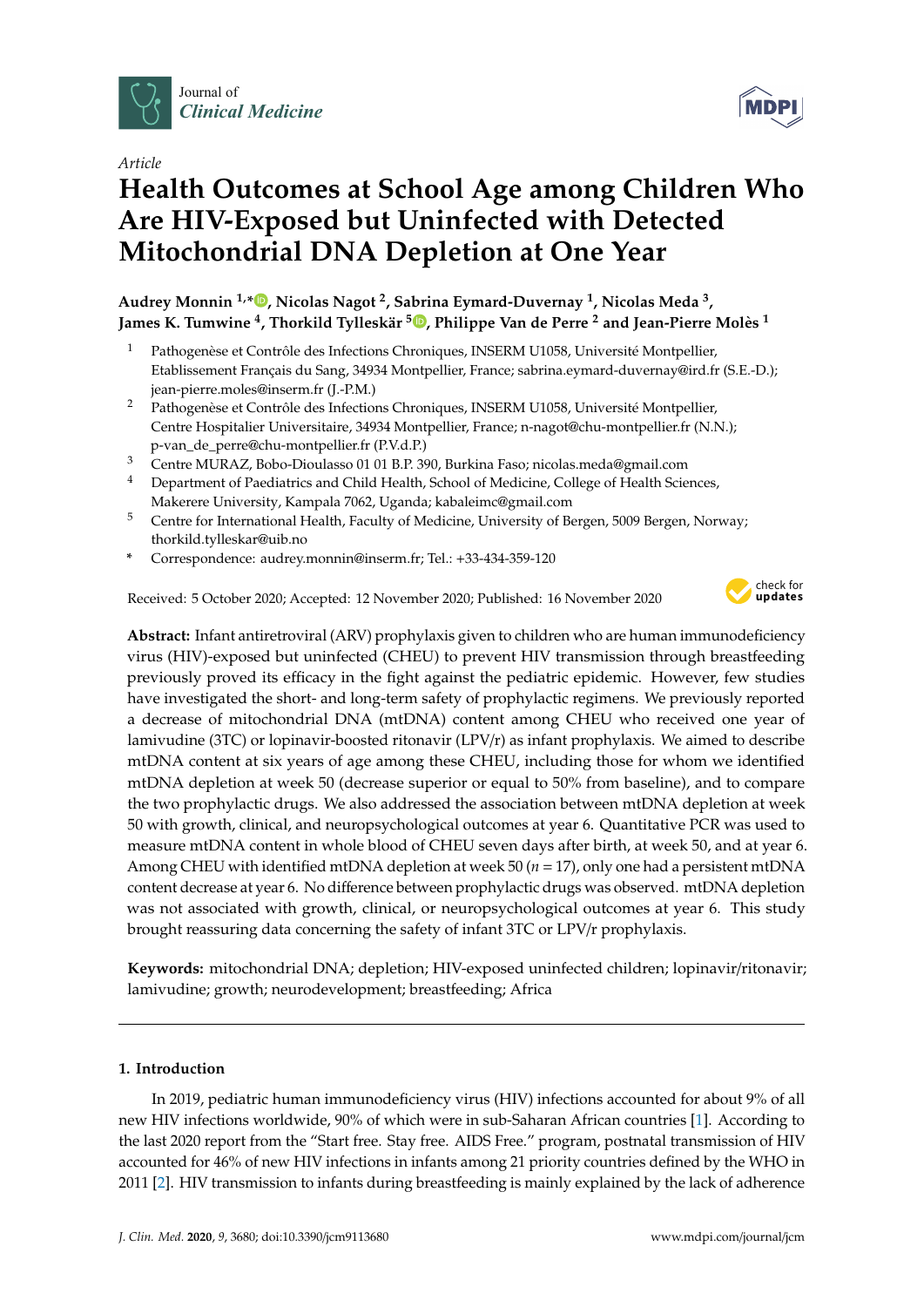to the maternal antiretroviral (ARV) treatment or the absence of treatment [2,3]. Although considerable progress in accessing viral load and antiretroviral therapy has been made in many countries, with 85% of HIV pregnant women receiving ARV, efforts need to be reinforced in order to achieve the elimination of all postnatal transmission by 2030 [1].

All countries are now implementing a combination of universal maternal ARV treatments and children who are HIV-exposed but uninfected (CHEU) receive a prophylaxis using nevirapine (NVP) for 6 weeks in order to prevent mother-to-child transmission (MTCT) of HIV during breastfeeding [4]. Easier access to HIV viral load further improves this strategy by extending infant prophylaxis when breastfeeding mothers have an uncontrolled viral load. The type and duration of ARV prophylaxis given to breastfed CHEU was mostly empirical, monotherapy with NVP for 6 weeks within the current guidelines [4], dual therapy of zidovudine (AZT) plus NVP for 12 weeks at most for children who are at risk of acquiring HIV [4], or triple therapy (AZT/lamivudine (3TC)/NVP) as per Zambian guidelines for at least 12 weeks and to be stopped if the mother's viral load is controlled, otherwise continued until a controlled viral load is reached, or four weeks after the cessation of breastfeeding [5].

Though the efficacy of infant prophylaxis has been demonstrated, few safety studies have been reported, especially considering that this additional ARV exposition applies to children who already show poorer health outcomes compared to children who are HIV-unexposed and uninfected (CHUU) [6]. A recent sub-analysis from the HIV Prevention Trials Network (HPTN) 046 trial study reported the safety profile of the extended prophylactic use of NVP from 6 weeks to 6 months on growth among breastfed CHEU followed until 18 months of age in comparison to CHEU receiving the current 6 weeks NVP recommendation [7]. Although standardized growth indicators (weight-for-age Z-score (WAZ), length-for-age Z-score, weight-for-length Z-score, and head circumference Z-score) declined over time in both groups of children compared to the general population, authors did not observe impaired growth in CHEU receiving the extended prophylaxis when compared to those receiving the standard NVP prophylaxis. CHEU receiving lopinavir/ritonavir (LPV/r) prophylaxis for one year in the PROMISE PEP trial exhibited stunted growth compared to those who received lamivudine (3TC) but normalized indicators at 6 years old [8]. They also showed an earlier asymptomatic adrenal dysfunction [9]. Furthermore, despite debates regarding neurological outcomes among CHEU, a recent study reported no neurodevelopmental differences between CHEU receiving NVP prophylaxis when compared to CHUU children in the first 60 months [10].

To date, there is no clear understanding of the underlying mechanisms that bring forward these key health differences, between CHEU and CHUU, and between CHEU receiving ARV prophylaxis or not. Previous works have reported differences in mitochondrial DNA (mtDNA) alterations such as a lower number of mtDNA copies per cell mainly resulting from the ARV exposure [11–15]. We recently reported altered mtDNA parameters among CHEU who received one year of 3TC or LPV/r monoprophylaxis [16]. More specifically, this acute toxicity is expressed by an mtDNA depletion (50% decrease of mtDNA content from baseline) at 6 months in comparison to CHEU who did not receive a prophylaxis. Whether this decrease of mtDNA content persists over time after discontinuation of ARV exposure remains less documented. Studies focusing on CHEU who did not receive ARV prophylaxis reported an increase or no change of mtDNA content at two years, but levels of mtDNA remained very low compared to that of HIV-unexposed children [11,15]. Only one U.S. cohort study was able to observe a recovery of mtDNA content at 5 years of age similar to control children [15]. The *Erythrocebus patas* monkey model is not reassuring regarding this point. Monkey offspring that were HIV-uninfected but exposed in utero to ARV showed progressive mtDNA depletion in the brain cortex from birth to one year (equivalent to 5 years for humans) for those exposed to AZT/3TC, AZT/didanosine (ddI), or d4T/3TC and compromised mitochondrial morphology at one and three years old (equivalent to 15 years old in humans) [17]. The latter finding raised concern for the neurodevelopment of CHEU treated or exposed to ARV who presented motor, cognitive, and language delays at one and two years of age as well as growth impairment in comparison with CHUU [18,19].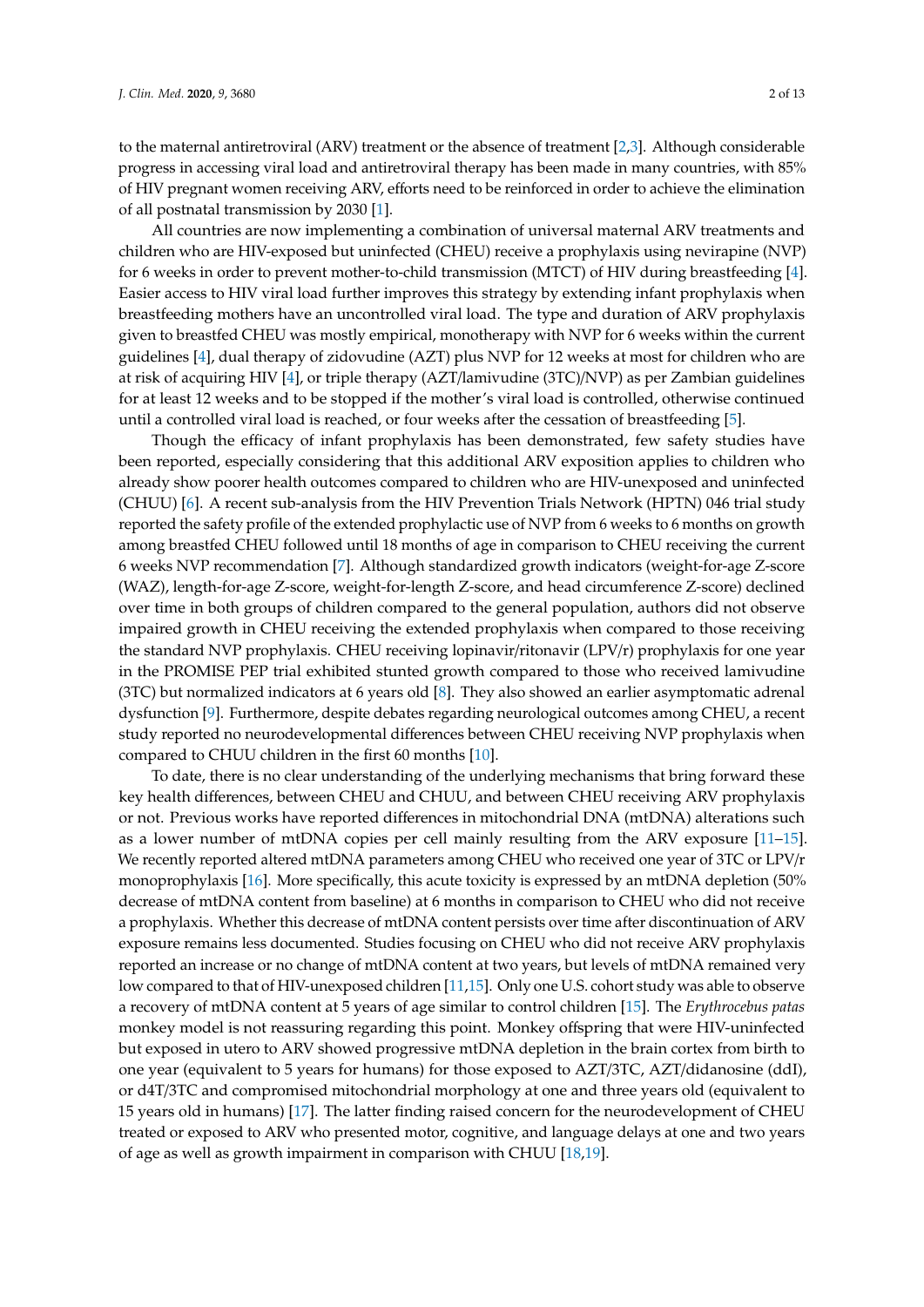The objectives of our study were to describe at school age the mtDNA content from seven days of life to six years of age among CHEU who had received a one year LPV/r or 3TC prophylaxis, including those with previously reported mtDNA depletion at the end of the prophylaxis, and to compare the two drug regimens. We also addressed the association between mtDNA depletion at week 50 and growth, clinical, and neuropsychological outcomes at year 6.

#### **2. Experimental Section**

#### *2.1. Study Design and Settings*

The study is designed as an observational cross-sectional study, which recalled CHEU from Burkina Faso and Uganda between February 2017 and February 2018, who completed the final visit of the PROMISE PEP trial (NCT00640263) 5 years ago. Children, as well as their mothers or caregivers, were invited to the study site for a one or two day visit for a growth, clinical, and neuropsychological evaluation (PROMISE M&S trial, NCT03519503). Prior to enrollment, inclusion criteria were verified and the mother or legal guardian signed an informed consent form. The visit consisted of a consultation with a medical doctor and a psychologist [20].

#### *2.2. Study Population*

This study included CHEU who previously participated between November 2009 and May 2012 in the evaluation of the safety and the efficacy of LPV/r and 3TC pediatric formulations used as pre-exposure prophylaxis (PrEP) to prevent HIV acquisition during breastfeeding (PROMISE PEP trial) [21,22]. This includes CHEU from Burkina Faso, South Africa, Uganda, and Zambia who were randomly selected seven days after birth to receive either LPV/r or 3TC until one week after the cessation of breastfeeding, with a maximum duration of fifty weeks. Mothers were not eligible for an ARV treatment at the time of the trial (>350 CD4+ cells/mm<sup>3</sup>) but received ARV prophylaxis during pregnancy and labor as per national guidelines for the prevention of MTCT of HIV [23]. Children were eligible if they had available dried blood spots at day 7, week 50, and year 6. We randomly selected a total of 100 children from Burkina Faso and from Uganda with a 1:1 ratio of male and female children and a 1:1 ratio of 3TC and LPV/r prophylaxis in a two-step process; the first one selecting participants from the previous study evaluating the acute mitochondrial toxicity of the PrEP regimen [16] and a second one that completed the selection. Zambian and South African CHEU were not included in the present study because we had previously shown that mitochondrial parameters from whole blood interacted with platelet count and because the protocol did not include a blood sample repository, respectively.

#### *2.3. Sample Collection and Processing*

Capillary blood samples at day 7 and week 50 were collected by a heel prick directly on Whatman 903 cards. Venous blood collected in EDTA tubes were used for dried blood spot processing at year 6. All cards were stored with desiccant in a zipped pouch at −20 ◦C at the study sites. DNA extraction was performed from 3 mm diameter punches (*n* = 3) using the QIAamp DNA Blood Mini Kit (Qiagen, Hilden, Germany) following the manufacturers' instructions. Extracted DNA was stored at −80 ◦C.

#### *2.4. Neuropsychological Assessments*

The Strengths and Difficulties Questionnaire (SDQ-25) was used to identify mental health symptoms and included fives scales of questions based on emotional problems, conduct problems, hyper activity, peer relationship problems, and prosocial behavior. The Test of Variable of Attention (TOVA) was used to measure attention and impulsivity in children. The Movement Assessment Battery for Children, second edition (MABC-2) was used to evaluate impairments in motor performance including manual dexterity, aiming and catching, and balance. The Kaufman Assessment Battery for Children, second edition (KABC-II) was used to evaluate cognitive abilities including sequential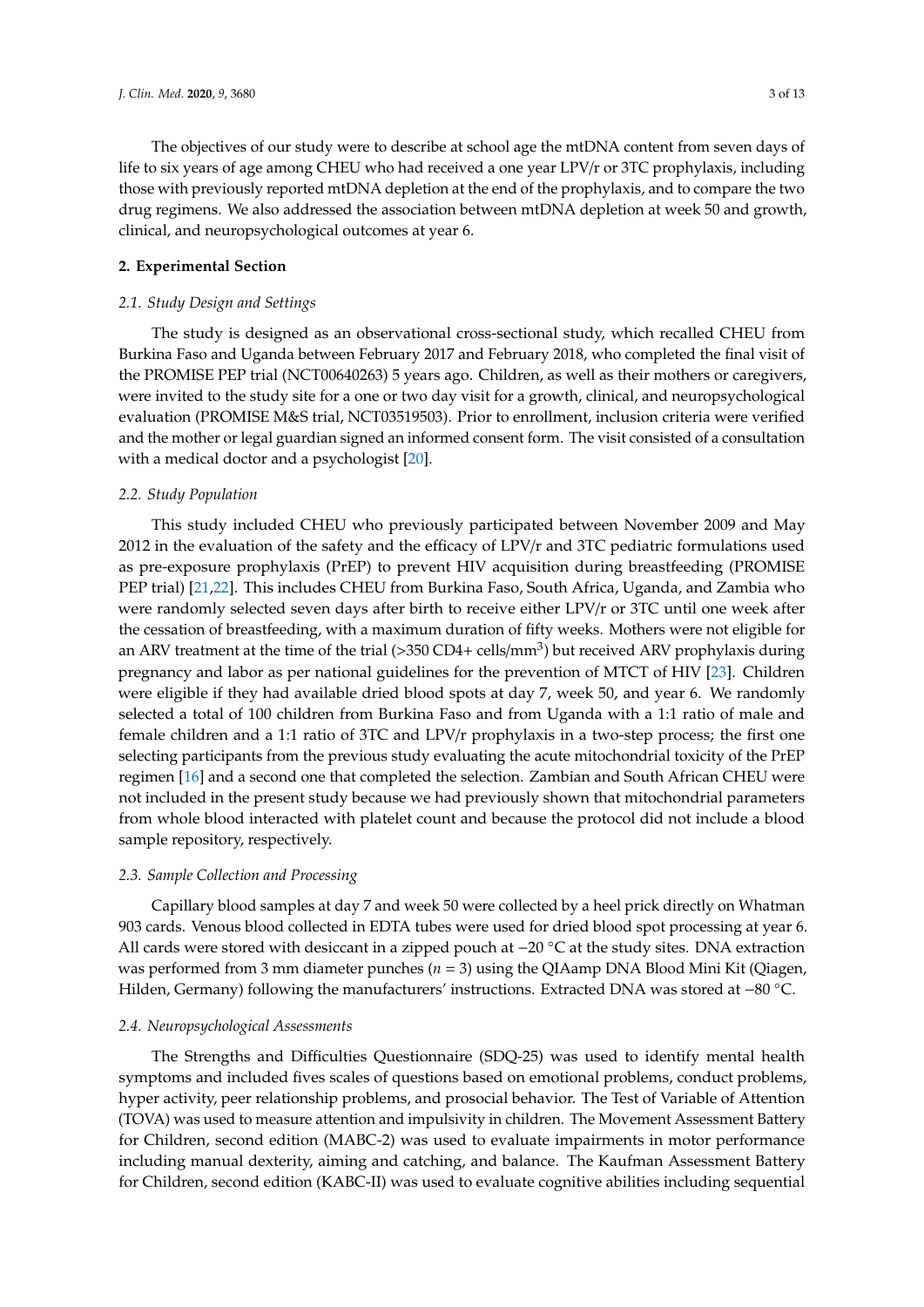processing, simultaneous processing, and learning. Methodology for scores analysis and main findings are described elsewhere [20].

#### *2.5. Mitochondrial DNA Copy Number per Cell Assay*

mtDNA copy number per cell (MCN) was measured using two independent quantitative polymerase chain reactions using the QuickScanTM Mitox assay (Primagen, Amsterdam, The Netherlands) on a LightCycler® 480 (Roche, Bâle, Switzerland) instrument [24], and was expressed as the ratio between mtDNA copy number of the *RNR2* gene and the copy number of the single-copy nuclear *SNRPA* gene. The sequences of the primers used were the following: for *RNR2* gene, forward 5'-GGGCTCTGCCATCTTAA-3' and reverse 5'-GTAATCCAGGTCGGTTTCTA-3'; and for *SNRPA* gene, forward 5'-CGGCATGTGGTGCATAA-3' and reverse 5'-TGCGCCTCTTTCTGGGTGTT-3'. The detailed protocol was previously described [16,24].

At each time point, we applied a stringent quality control of DNA (for details see [16]) by: (i) removing data with a cycle threshold (Ct) for *SNRPA* not comprised between the mean of all the Ct  $\pm 2$ standard deviations in order to filter for nuclear DNA degradation as previously reported [16,25], and (ii) by accounting for platelets and leucocytes counts because the MCN was quantified from whole blood. Platelet count correlation with MCN was assessed using Spearman's rank order correlation test (if the absolute value of Rho was  $\geq 0.3$  with  $p \leq 0.05$ , the site was excluded from the analysis). We also applied the formula of Hurtado allowing MCN adjustment on peripheral platelet and leucocyte counts [26]. If the difference between the raw and corrected data did not exceed 10%, the raw data were validated.

#### *2.6. Statistical Analysis*

Data are presented as means with their standard deviation (SD) or as medians with their interquartile range ([IQR]) for Gaussian or non-Gaussian continuous variables, respectively, and as frequencies with percentages for categorical variables.

In order to estimate a potential selection bias, we compared the characteristics of CHEU not including those enrolled in the study using chi-squared or Fisher's exact tests as appropriate for categorical variables, and Student's *t*-test or Wilcoxon Mann–Whitney test for continuous variables. Similarly, we compared the characteristics of CHEU with mtDNA depletion versus those without mtDNA depletion.

We compared MCN between the two prophylactic drugs and MCN between sites using the Wilcoxon Mann–Whitney test. Wilcoxon signed-rank test was used to compare MCN at day 7 and at week 50, and MCN at week 50 and at year 6. Differences in MCN between day 7 and week 50 and between week 50 and year 6 were compared between the two prophylactic drugs using Wilcoxon Mann–Whitney test. We used the chi-squared test to compare the proportion of CHEU with mtDNA depletion, defined as a 50% decrease of MCN at week 50 from its day 7 baseline value [16], between prophylactic drug regimens and between sites.

The association between mtDNA depletion at week 50 and growth indicators (WAZ, height-for-age Z-score (HAZ), and body mass index z-score (BMIZ)), neuropsychological test scores (SQD-25, TOVA, MABC-2, KABC-II), or hematological outcomes (platelet count) at year 6 was assessed using linear regression models. Global scores for three neuropsychological tests were used, and SDQ-25 questionnaire scores were square transformed to obtain a normal distribution. The association between mtDNA depletion at week 50 and "having a clinical or hospital consultation during the last years" or "having an abnormal lactate dehydrogenase (LDH) concentration at year 6" was assessed using log-binomial regressions. Analyses were adjusted for the gender of the child and the prophylactic drug.

Statistical analyses were performed using SAS studio (Copyright © 2012–2020 SAS Institute Inc., Cary, NC, USA). The forest plot was drawn using GraphPad software 7.0 (Copyright © 1992–2018).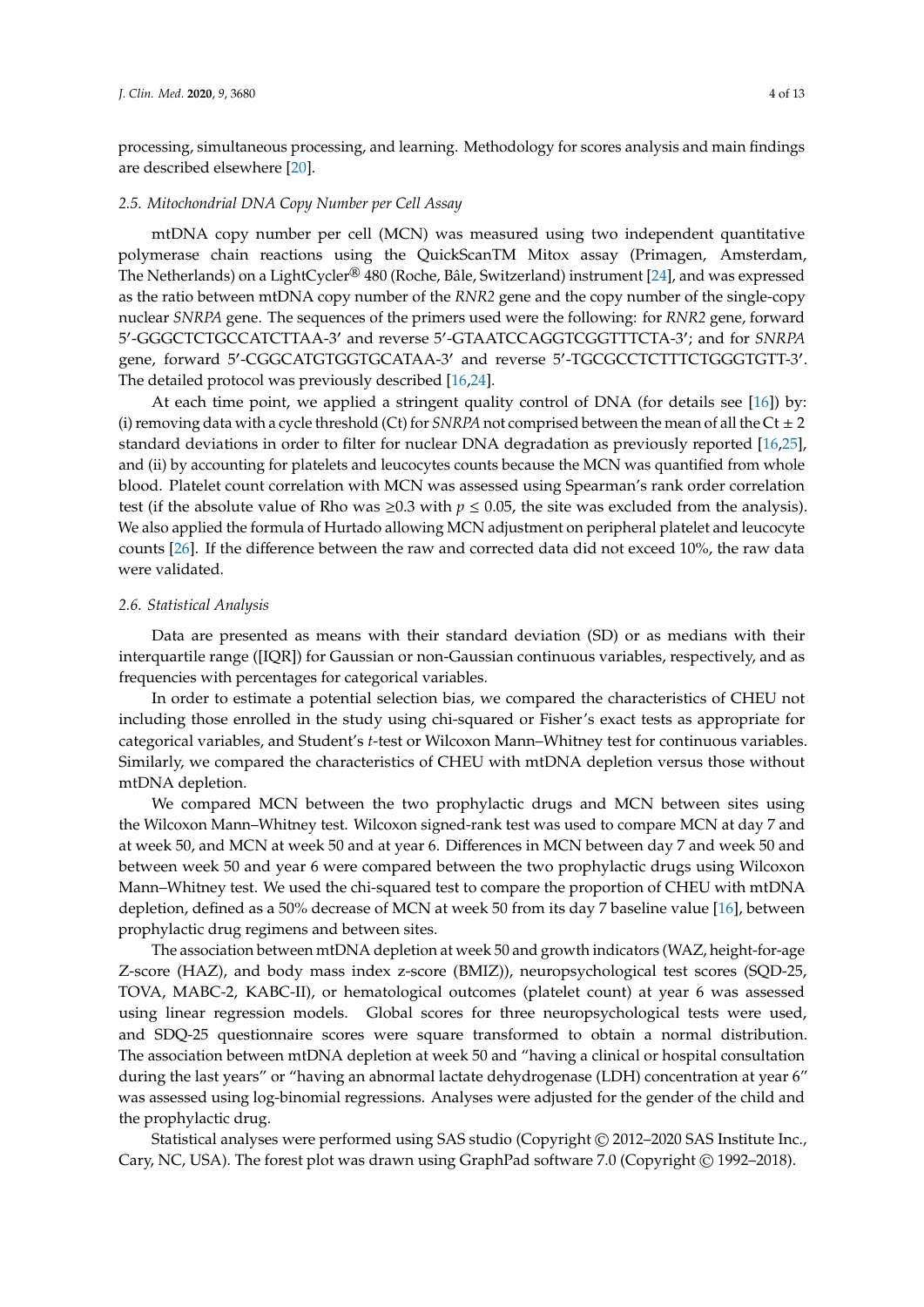#### *2.7. Ethics Consideration*

Written informed consents were obtained from the mother or the legal representative prior to enrollment in the PROMISE PEP trial (NCT00640263) and in PROMISE M&S trial (NCT03519503). The protocols were conducted in accordance with the Declaration of Helsinki and approved by the Ethical Committee for Health Research in Burkina Faso (#2008-039 and #2016-4-41) and the Uganda National Council for Science and Technology (#HS 470 and #HS1988).

## **3. Results**

#### *3.1. Study Population and Characteristics*

The final study population after quality control assessment (see Result details in the Supplementary Materials) consisted of 86 CHEU with a median age of 6 years, equally distributed between both sites (Table 1). The male:female and prophylactic regimen (3TC:LPV/r) ratios were both approximately 1. The majority of children had normal growth indicators but severe-to-moderate stunting, wasting, and underweight were observed for 2 (2.4%), 4 (4.7%), and 3 (3.5%) children, respectively. The hematological parameters were normal for all children except 6 cases of anemia (7.0%) and 2 cases of neutropenia (2.3%). More than 97% of children had normal alanine aminotransferase (ALT) concentration, but LDH concentration was abnormal for 2/3 of children. Medical consultations since week 50 were also monitored. The characteristics of children enrolled in the study did not differ from those who were not enrolled except they had higher weights, heights, and SDQ-25 scores (Supplementary Table S1).

| Characteristic                                               | CHEU Enrolled $(n = 86)$    |
|--------------------------------------------------------------|-----------------------------|
| Sociodemographics                                            |                             |
| Age (in years); median [IQR]<br>Site; $n$ $\left(\% \right)$ | $6.0$ [5.0–6.0]             |
| Burkina Faso                                                 | 43(50.0)                    |
| Uganda                                                       | 43(50.0)                    |
| Gender; $n$ (%)                                              |                             |
| Male                                                         | 44 (51.2)                   |
| Anthropometrics; mean ± SD                                   |                             |
| Weight (kg)                                                  | $19.9 \pm 2.9$ <sup>+</sup> |
| Height (cm)                                                  | $115.7 \pm 6.2^+$           |
| <b>WAZ</b>                                                   | $-0.5 \pm 0.9$ <sup>+</sup> |
| <b>HAZ</b>                                                   | $-0.3 \pm 1.0^+$            |
| <b>BMIZ</b>                                                  | $-0.4 \pm 0.9$ <sup>+</sup> |
| Hematology                                                   |                             |
| Hemoglobin concentration ( $g/dL$ ); <i>n</i> (%)            |                             |
| Normal $> 10.4$                                              | 80 (93.0)                   |
| Anemia $<$ 10.4                                              | 6(7.0)                      |
| Mild [10.4-9.5]                                              | 5(5.8)                      |
| Moderate [9.5-8.5]                                           | 1(1.2)                      |
| Platelet count $(10^3/\text{mm}^3)$ ; mean $\pm$ SD          | $358.4 \pm 110.2$           |
| Platelet count $(10^3/\text{mm}^3)$ ; n (%)                  |                             |
| Normal $> 125$                                               | 86 (100.0)                  |
| Leucocyte count $(10^3/\text{mm}^3)$ ; n (%)                 |                             |
| Normal $> 2.5$                                               | 86 (100.0)                  |

Table 1. Characteristics of children who are human immunodeficiency virus (HIV)-exposed but uninfected (CHEU) enrolled in the study.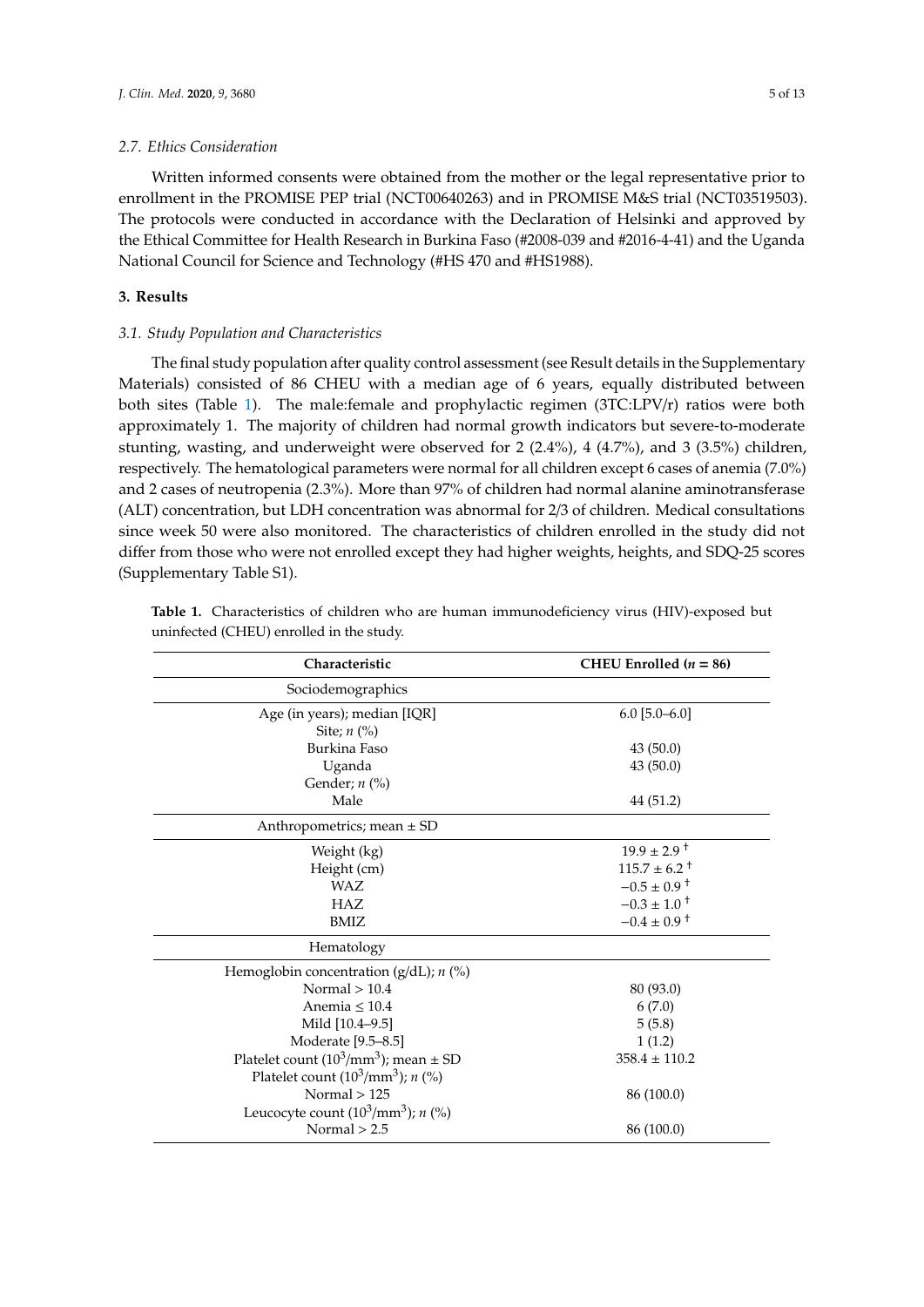| Characteristic                                               | CHEU Enrolled $(n = 86)$     |
|--------------------------------------------------------------|------------------------------|
| Neutrophil count $(10^3/\text{mm}^3)$ ; <i>n</i> $(\%)$      |                              |
| Normal $> 1.0$                                               | 84 (97.7)                    |
| Neutropenia $\leq 1.0$                                       | 2(2.3)                       |
| Mild [1.0-0.79]                                              | 2(2.3)                       |
| Biochemistry; $n$ (%)                                        |                              |
| LDH concentration ( $\times$ ULN)                            |                              |
| Normal < ULN                                                 | 27(31.4)                     |
| $Abnormal \geq ULN$                                          | 59 (68.6)                    |
| Mild [ULN-2 $\times$ ULN]                                    | 59 (68.6)                    |
| ALT concentration (U/L)                                      |                              |
| Normal $< 1.25 \times$ ULN                                   | 84 (97.7)                    |
| Abnormal $\geq 1.25 \times ULN$                              | 2(2.3)                       |
| Mild $[1.25 - 2.5] \times$ ULN                               | 1(1.16)                      |
| Moderate $[2.5-5.0] \times ULN$                              | 1(1.16)                      |
| Medical events; $n$ (%)                                      |                              |
| Clinical consultation without admission during the last year |                              |
| Yes                                                          | $56(65.9)^{+}$               |
| Hospital admission since week 50                             |                              |
| Yes                                                          | $26(31.3)^{S}$               |
| Child ARV prophylaxis                                        |                              |
| Lamivudine                                                   | 41 (47.7)                    |
| Lopinavir/ritonavir                                          | 45(52.3)                     |
| Neuropsychological assessment                                |                              |
| SDQ-25; median [IQR]                                         | 6.0 [3.0;9.0] $^{\dagger}$   |
| TOVA; mean $\pm$ SD                                          | $2.2 \pm 0.8$ <sup>£</sup>   |
| $MABC-2$ ; mean $\pm$ SD                                     | $78.2 \pm 10.7$ <sup>§</sup> |
| KABC-II; mean $\pm$ SD                                       | $48.9 \pm 12.9$ s            |

**Table 1.** *Cont*.

<sup>†</sup> One missing value, <sup>£</sup> nine missing values, <sup>§</sup> three missing values. Abbreviations: CHEU, children who are HIV-exposed but uninfected; IQR, interquartile range; SD, standard deviation; WAZ, weight-for-age z-score; HAZ, height-for-age z-score; BMIZ, body mass index z-score; LDH, lactate dehydrogenase; ALT, alanine aminotransferase; ULN, under limit of normal; ARV, antiretroviral; SDQ-25, Strengths and Difficulties Questionnaire; TOVA, Test of Variable of Attention; MABC-2, Movement Assessment Battery for Children—second edition; KABC-II, Kaufman Assessment Battery for Children—second edition.

#### *3.2. Overall mtDNA Content*

At baseline, MCN was similar between treatment groups ( $p = 0.41$ ) and between sites ( $p = 0.67$ ), with a median MCN of 1082 and an interquartile range of [938;1253] (Table 2). At week 50, MCN showed a decreasing trend as compared to the matched baseline value ( $p = 0.23$ ), with a median of 913 [655;1218] followed by an increase at year 6 ( $p = 0.10$ ), ending up with a median of 955 [771;1192] at the end of the follow-up. No difference between treatment groups or between study sites was observed at week 50 ( $p = 0.42$  and  $p = 0.86$ , respectively) and at year 6 ( $p = 0.37$  and  $p = 0.29$ , respectively). The overall dynamic of mtDNA content is further described in Supplementary Table S2.

#### *3.3. Mitochondrial DNA Depletion during the Follow-Up for CHEU*

Because we previously reported a high frequency of children with mtDNA depletion at the end of the prophylaxis [16], we decided to focus on this specific population for the follow-up study. Characteristics of CHEU with or without mtDNA depletion were similar at year 6. Of note, more than 80% of CHEU with depletion presented an abnormal LDH concentration at year 6.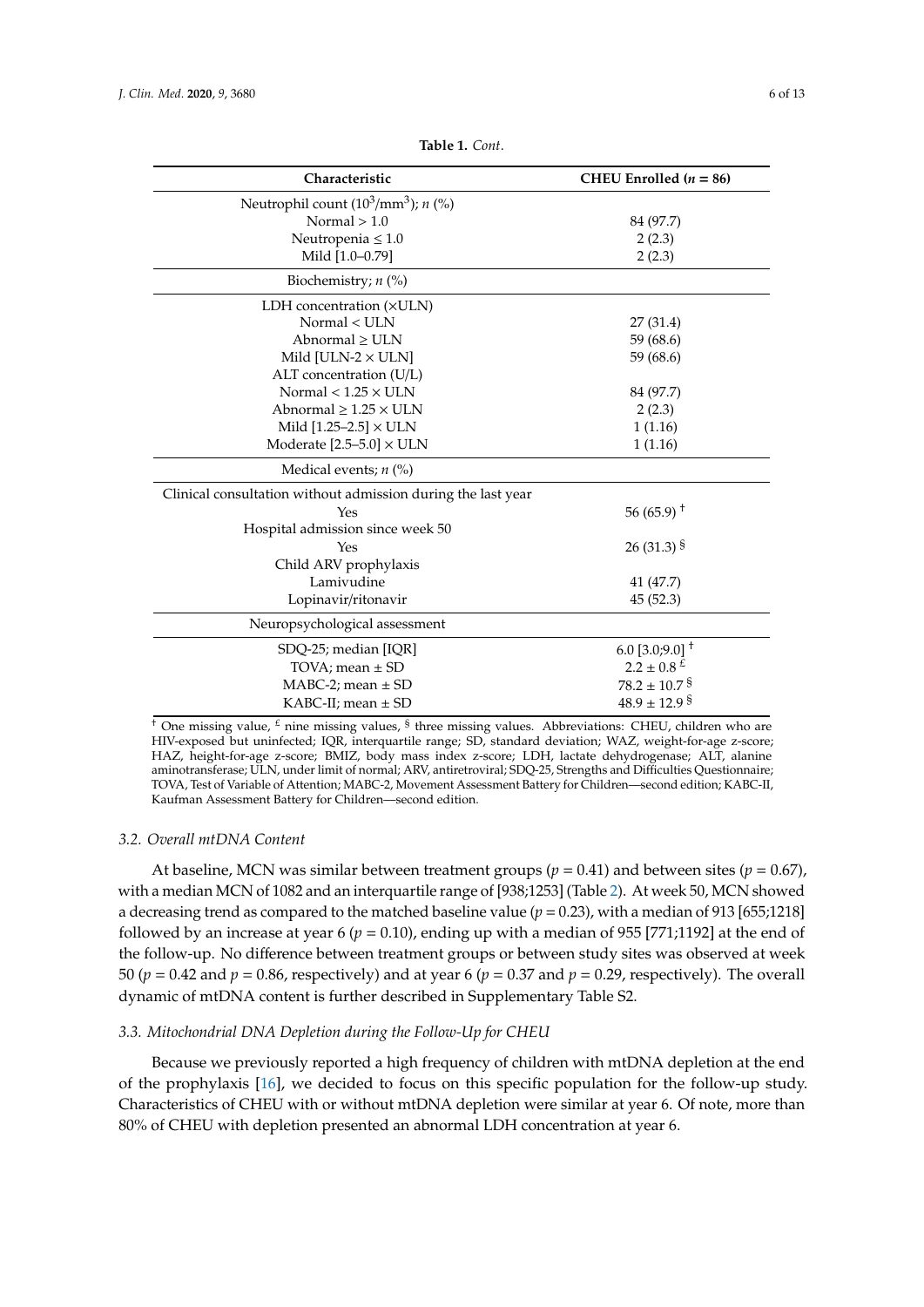|                             |       |    | <b>Burkina Faso</b> |    | Uganda                  |                  | All              |
|-----------------------------|-------|----|---------------------|----|-------------------------|------------------|------------------|
| <b>Follow-Up Time Point</b> | PrEP  | n  | Median MCN [IOR]    | n  | <b>Median MCN [IOR]</b> | $\boldsymbol{n}$ | Median MCN [IOR] |
|                             | 3TC   | 20 | 1014 [856;1415]     | 21 | 1083 [950;1145]         | 41               | 1083 [950;1145]  |
| day 7                       | LPV/r | 23 | 1061 [938;1436]     | 22 | 1084 [992;1198]         | 45               | 1084 [992;1198]  |
|                             | All   | 43 | 1053 [898;1436]     | 43 | 1083 [960;1180]         | 86               | 1082 [938;1253]  |
|                             | 3TC   | 20 | 861 [658;1183]      | 21 | 888 [470;1209]          | 41               | 868 [603;1192]   |
| week 50                     | LPV/r | 23 | 908 [710;1300]      | 22 | 993 [742;1319]          | 45               | 972 [742;1300]   |
|                             | All   | 43 | 876 [660;1192]      | 43 | 972 [563;1261]          | 86               | 913 [655;1218]   |
|                             | 3TC   | 20 | 847 [620;1079]      | 21 | 1124 [836;1183]         | 41               | 926 [717;1157]   |
| year 6                      | LPV/r | 23 | 997 [720;1389]      | 22 | 957 [812;1182]          | 45               | 960 [801;1279]   |
|                             | All   | 43 | 904 [689;1157]      | 43 | 976 [812;1183]          | 86               | 955 [771;1192]   |

**Table 2.** Mitochondrial DNA content at baseline, week 50, and year 6.

Abbreviations: PrEP, pre-exposure prophylaxis; MCN, mitochondrial DNA copy number per cell; IQR, interquartile range; 3TC, lamivudine; LPV/r, lopinavir/ritonavir.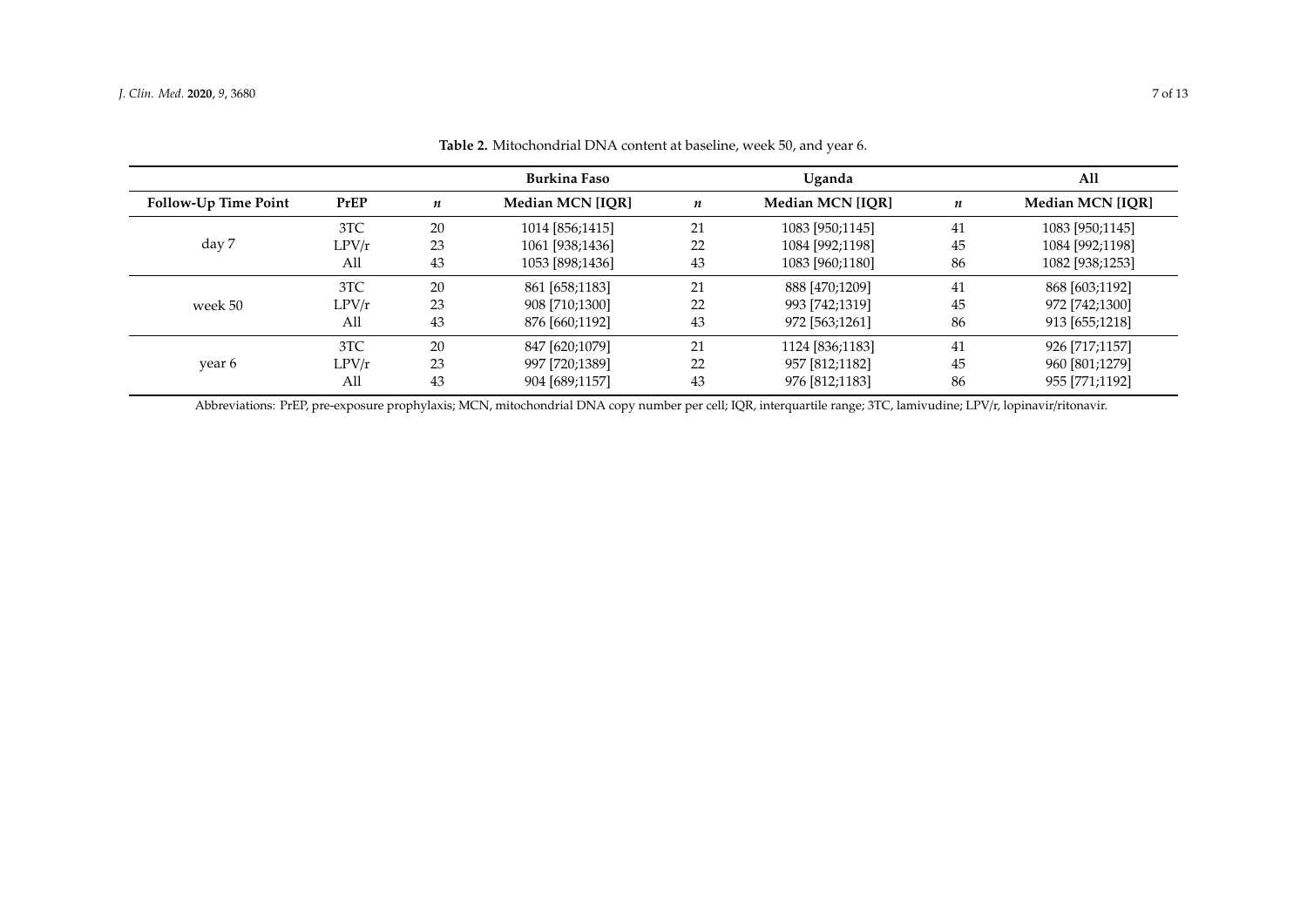Among the 51 CHEU showing a decrease of MCN at week 50 out of the 86 CHEU analyzed (Supplementary Table S2), 17 cases (19.8%) of mtDNA depletion at W50 were reported, 11 in the 3TC arm (64.7%) and 6 in the LPV/r arm (35.3%) ( $p = 0.12$ ) (Table 3). Cases of mtDNA depletion were nearly equally distributed among Burkina Faso and Uganda (*p* = 0.79). At year 6, all but one child with depletion at week 50 (94.1%) increased their MCN ( $p < 0.001$ ; Table 3). Of these, 5 had an MCN above their baseline value with a median MCN of 1279 [926;1389] and 11 had an MCN below their baseline value with a median MCN of 808 [611;1294]. MCN increase from week 50 to year 6 was similar between treatment groups ( $p = 0.96$ ). Of note, there was no difference between CHEU with mtDNA depletion between the PROMISE PEP and PROMISE M&S trials (Supplementary Table S3).

|                                |                |       | <b>Burkina Faso</b> | Uganda             | A11                |
|--------------------------------|----------------|-------|---------------------|--------------------|--------------------|
| Follow-Up<br><b>Time Point</b> | Group          | PrEP  | $n\ (\%)$           | $n\left(\%\right)$ | $n\left(\%\right)$ |
|                                | Depletion of   | 3TC   | 5(55.6)             | 6(75.0)            | 11 (64.7)          |
| week 50                        | mtDNA at       | LPV/r | 4(44.4)             | 2(25.0)            | 6(35.3)            |
|                                | week 50        | All   | 9(52.9)             | 8(47.1)            | 17 (100.0)         |
|                                | Increase of    | 3TC   | 4(50.0)             | 6(75.0)            | 10(62.5)           |
|                                | MCN at year    | LPV/r | 4(50.0)             | 2(25.0)            | 6(37.5)            |
| year 6                         | 6 from week 50 | All   | 8(50.0)             | 8(50.0)            | 16(100.0)          |
|                                | Decrease of    | 3TC   | 1(100.0)            | $\Omega$           | 1(100.0)           |
|                                | MCN at year    | LPV/r | 0                   | 0                  | 0                  |
|                                | 6 from week 50 | All   | 1(100.0)            | 0                  | 1(100.0)           |

**Table 3.** Mitochondrial DNA depletion among CHEU by time point.

Abbreviations: mtDNA, mitochondrial DNA; PrEP, pre-exposure prophylaxis; 3TC, lamivudine; LPV/r, lopinavir/ritonavir.

#### *3.4. Growth, Clinical, and Neuropsychological Outcomes at Year 6 among CHEU with mtDNA Depletion*

Linear regressions showed that mtDNA depletion at week 50 was not associated with poor growth outcomes (WAZ, HAZ, BMIZ), nor was it associated with lower scores on the neuropsychological tests or the platelet count at year 6 (Figure 1). Log-binomial regressions showed that mtDNA depletion was also not associated with medical consultations that had occurred since week 50 or with abnormal LDH concentration at year 6 (Table 4).

**Table 4.** Log-binomial regressions for the association between medical and biochemical outcomes at year 6 with CHEU having a mtDNA depletion at week 50.

| Clinical Consultation without Admission during the Last Year |                  |                    |               |                |  |  |  |
|--------------------------------------------------------------|------------------|--------------------|---------------|----------------|--|--|--|
|                                                              | n                | <b>Adjusted PR</b> | 95% CI        | <i>p</i> Value |  |  |  |
| mtDNA depletion at week 50                                   |                  |                    |               |                |  |  |  |
| Yes                                                          | 17               | 0.76               | $0.50 - 1.15$ | 0.19           |  |  |  |
| Hospital Admission Since the PROMISE-PEP Trial               |                  |                    |               |                |  |  |  |
|                                                              | n                | <b>Adjusted PR</b> | 95% CI        | <i>v</i> Value |  |  |  |
| mtDNA depletion at week 50                                   |                  |                    |               |                |  |  |  |
| Yes                                                          | 17               | 0.69               | $0.27 - 1.73$ | 0.43           |  |  |  |
| Abnormal LDH Concentration at Y6                             |                  |                    |               |                |  |  |  |
|                                                              | $\boldsymbol{n}$ | <b>Adjusted PR</b> | 95% CI        | <i>v</i> Value |  |  |  |
| mtDNA depletion at week 50                                   |                  |                    |               |                |  |  |  |
| Yes                                                          | 17               | 1.20               | $0.89 - 1.60$ | 0.23           |  |  |  |

Abbreviations: PR, prevalence ratio; CI, confidence interval; mtDNA, mitochondrial DNA; LDH, lactate dehydrogenase; Y6, year 6.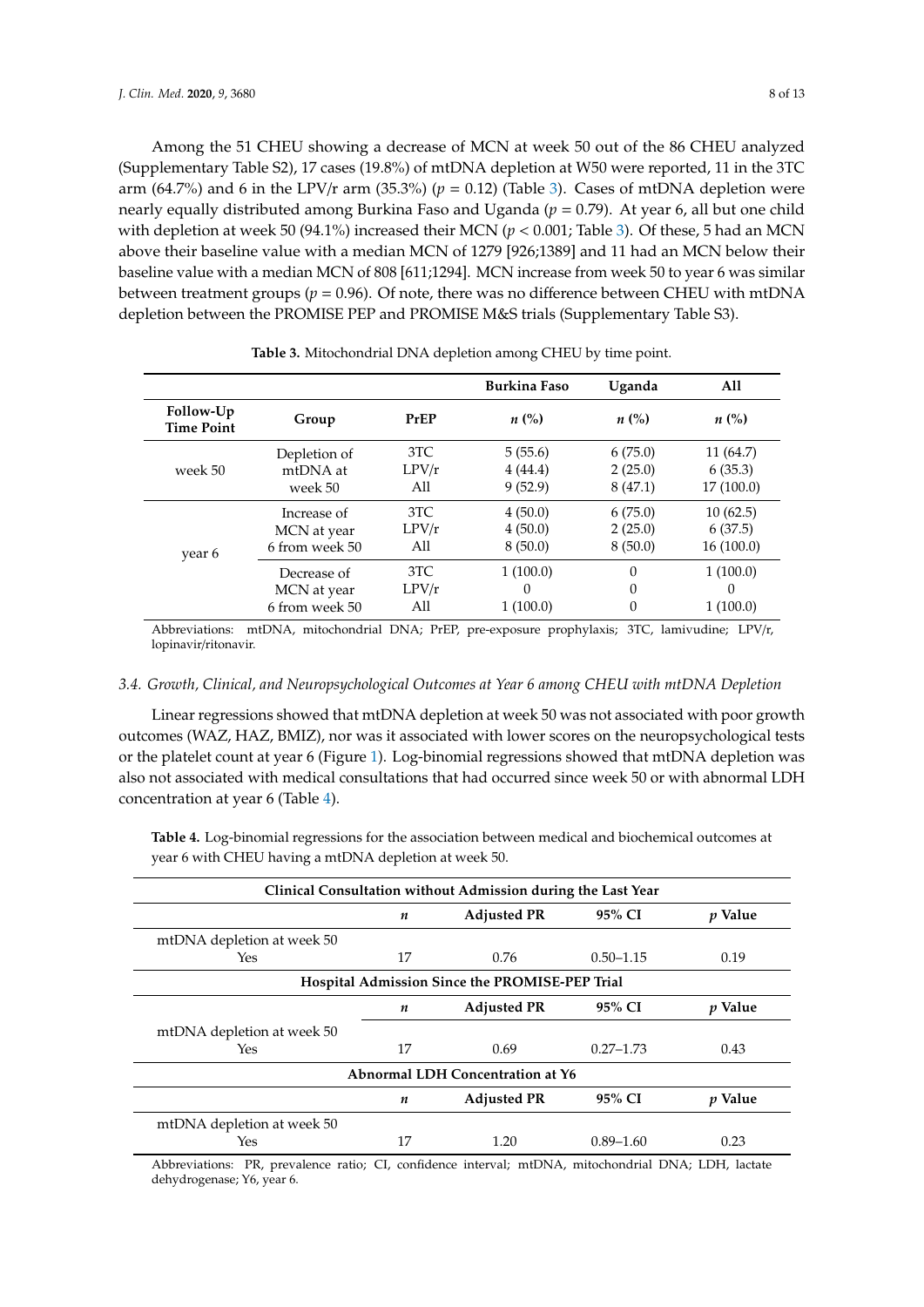

 $\beta$  value (95% CI)

outcomes at year 6 with CHEU having a mtDNA depletion at week 50, using linear regressions. β values and confidence intervals are shown. Analyses were adjusted for gender and prophylactic treatment regimen. Abbreviations: WAZ, weight-for-age z-score; HAZ, height-for-age z-score; BMIZ, body mass index z-score; SDQ-25, Strengths and Difficulties Questionnaire; TOVA, Test of Variable of Attention; MABC-2, Movement Assessment Battery for Children—second edition; KABC-II, Kaufman Assessment Battery for Children—second edition; PLAT, platelet count; CI, confidence interval. **Figure 1.** Forest plot of the association between anthropometric, hematological, and neuropsychological

### CI, confidence interval. **4. Discussion**

Supplementary ARV exposure early in life during prevention of MTCT HIV programs may increase the risk of mtDNA genotoxicity. Overall, the decrease of MCN previously observed during the first year of life among CHEU who received 3TC or LPV/r to prevent postnatal transmission of HIV through breastfeeding was not persistent five years after prophylaxis discontinuation. Furthermore, we demonstrated that mtDNA depletion at week 50 in children had no long-term impact on growth, clinical, and neuropsychological outcomes at year 6. Overall, these findings are very reassuring for **Hospital Admission Since the PROMISE-PEP Trial** different child populations: (i) most of the living CHEU (more than 15 million) who had been exposed in utero to 3TC, (ii) to the new CHEU who are an increasing population (about 1 million a year), and (iii) to HIV-infected children who initiated  $LPV/r$ - and/or 3TC-based treatment early in life. Safety is the utmost priority for prevention interventions targeting a large number of persons.

We previously described mtDNA depletion at week 50 among CHEU receiving LPV/r or 3TC prophylaxis and identified male gender as a possible risk factor for being mtDNA depleted at one year of age [16]. The proportion of CHEU with mtDNA depletion was not different between the two random selections when restraining only to Burkina Faso and Uganda participants (28/91 (30.8% (95%  $\,$  $CI: 22.2–40.9)$ ) for the previous study versus  $17/86$  ( $19.8\%$  ( $95\%$  CI:  $12.3–29.4$ )) for the current study;  $p = 0.09$ , chi-squared test). Although the prevalence was lower, confidence intervals overlapped. The proportion of CHEU with depletion in the LPV/r arm and in the 3TC arm also did not differ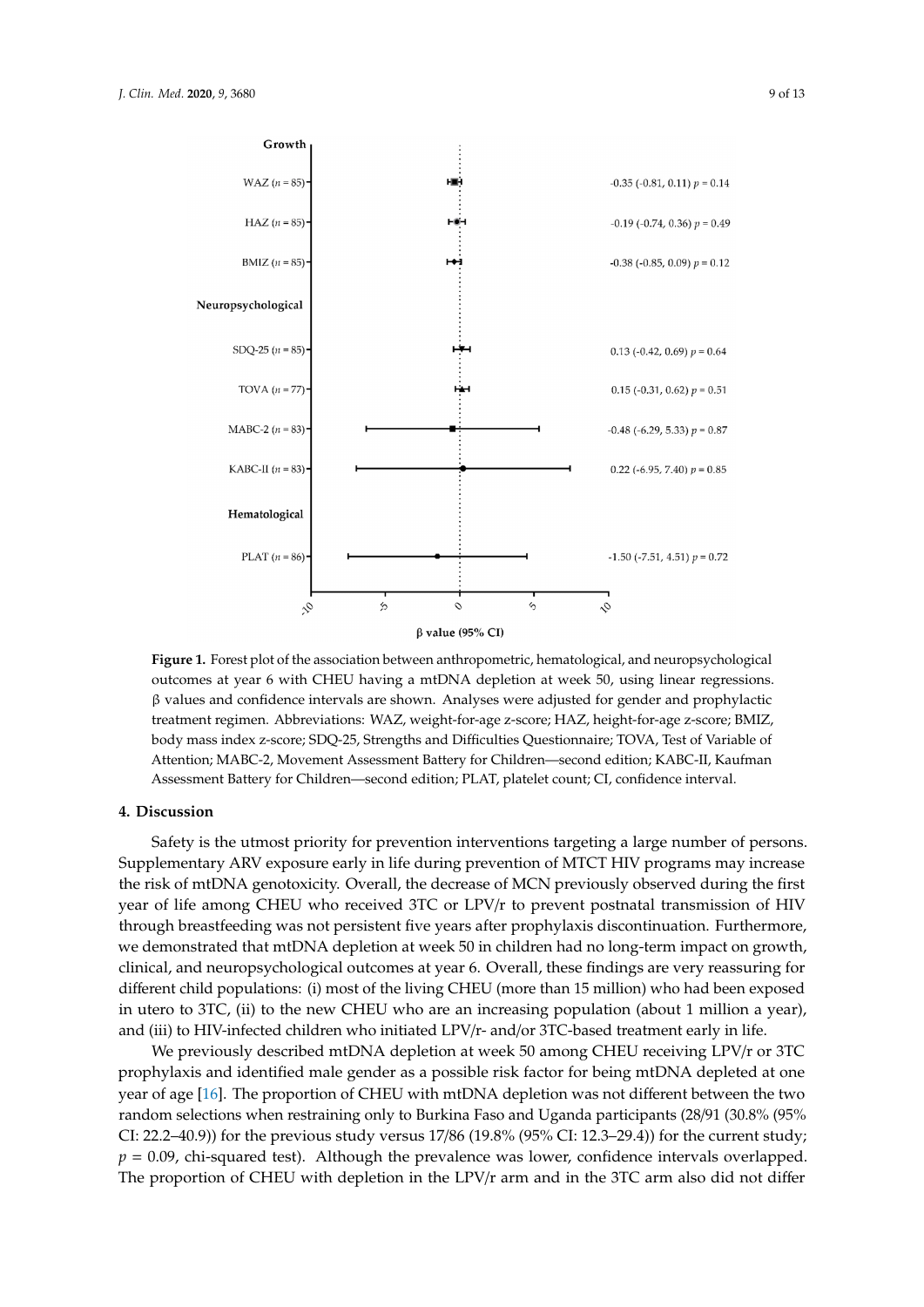between the two studies ( $p = 0.10$  and  $p = 0.46$ , respectively, chi-squared test). Gender was equally distributed among CHEU with mtDNA depletion between the two studies (33 males versus 25 females for the previous study and 8 males versus 9 females for the current study;  $p = 0.47$ , chi-squared test).

Upon drug discontinuation, we observed an increasing trend in MCN in the whole population between one and 6 years of age. Increase of mtDNA content was previously observed in a U.S. cohort of CHEU exposed in utero to AZT or AZT/3TC [15]. Authors reported a rate of increase of 60 copies per cell per year. Herein, this rate was lower with an overall increase of 8.4 copies per cell per year (11.8 in the 3TC arm). However, in the U.S. study, ARV exposure was shorter since children were not breastfed and did not receive ARV prophylaxis.

The association of these health outcomes and a possible link to mitochondrial dysfunction is currently not established. A decrease of mtDNA content per cell leads to a low production of cell energy, which impacts organs requiring high energetic supply such as muscles, the heart, and the brain, and all of the others to a lower extent. In 2003, Barret et al. described neurologic symptoms including motor abnormalities and lower cognitive performance not only among CHEU with established mitochondrial dysfunction but also among those with a suspicion of mitochondrial impairment based on observation of persistent hyperlactatemia and impaired mitochondrial respiratory-chain enzymatic activity [27]. Another study, although not showing an association, identified CHEU with possible mitochondrial dysfunction based on neurologic manifestations including febrile or afebrile seizures and delay in cognitive development [28]. To our knowledge, only one study reported lower height-for-age Z-scores among HIV-infected children with lower mtDNA content and decreased complex IV enzymatic activity from the mitochondrial respiratory chain [29]. Children herein who accumulated ARV exposure during pregnancy and during the first year of life, had few health problems, growth impairment, or hematological abnormalities at six years of age. Furthermore, those who experienced mtDNA depletion at one year had the same growth, clinical, and neuropsychological outcomes at age 6 as the others. However, serum lactate concentration was abnormally elevated for two thirds of children, including 14/17 (82.3%) of those with mtDNA depletion. Hyperlactatemia is commonly used as a surrogate marker of mitochondrial dysfunction. Elevated serum lactate was observed in CHEU during the first year of life but association with MCN has not been reported [27,30–33]. In line with this, neither mtDNA depletion at week 50 nor MCN at year 6 were associated with hyperlactatemia in this study.

This study is unique because it describes (1) the longitudinal mtDNA content among CHEU older than all previous studies investigating MCN, which stop at school age, and (2) the evaluation of health outcomes at distance of PrEP regimen among African children, which represented 90% of the CHEU worldwide [1]. Furthermore, this study benefited from the randomization of the initial clinical trial. Several limitations to our study can be mentioned. First, CHEU from two sites of the initial trial could not be analyzed. In fact, a correlation between platelet count and MCN was previously observed during the first year of life for children from Zambia, which biased the analysis [16]. Follow-up of South African children was also not possible because samples at year 6 were not banked. Secondly, we did not have intermediate points between week 50 and year 6 that would have made the assessment more accurate. Thirdly, medical events, such as a history of clinical consultations or hospitalizations, were self-declared and not certified by a medical record. Finally, these children had a unique exposure to HIV and ARV, which makes the findings difficult to apply to other child populations. However, these findings can help to discriminate the true drug side effect from the HIV infection.

#### **5. Conclusions**

Altogether, adding ARV prophylaxis during the at-risk period of HIV transmission to CHEU, had no long-term health consequences for those who had mtDNA depletion at the end of ARV exposure. However, the current strategies for the prevention of MTCT use different drugs and treatment regimens, either for the mother or the child, suggesting that such mtDNA assessment and follow-up at distance of PrEP period is worth replicating.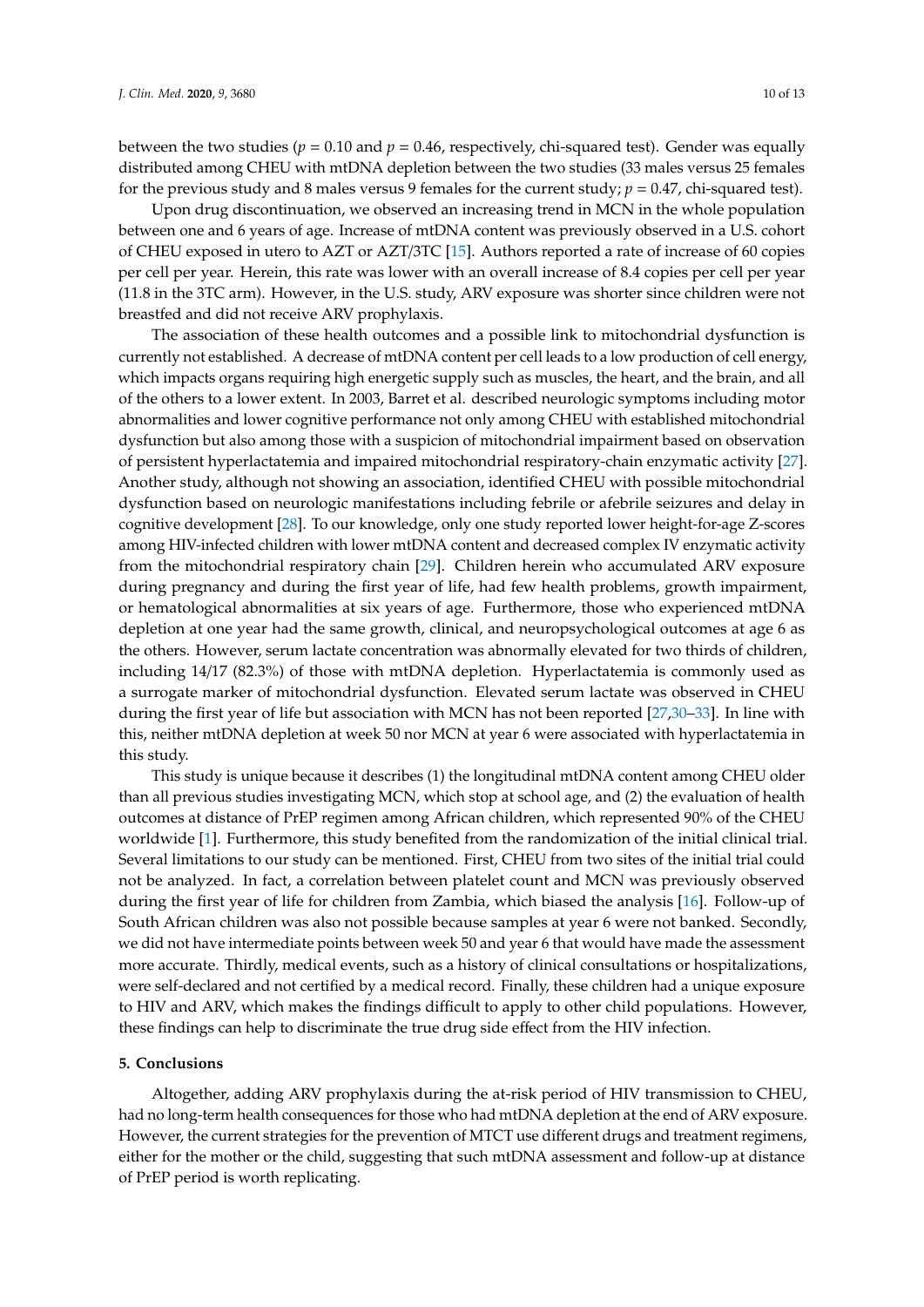**Supplementary Materials:** The following are available online at http://[www.mdpi.com](http://www.mdpi.com/2077-0383/9/11/3680/s1)/2077-0383/9/11/3680/s1, Result details: Quality control of DNA, Table S1: Characteristics of CHEU from the PROMISE PEP trial enrolled in the analysis and CHEU not enrolled, Table S2: Overall dynamic of mtDNA content, Table S3: Characteristics at W50 of the CHEU with depletion between the PROMISE PEP and the PROMISE M&S trials.

**Author Contributions:** Conceptualization, N.N., T.T., P.V.d.P., and J.-P.M.; methodology, S.E.-D. and N.N.; validation S.E.-D. and J.-P.M.; formal analysis, A.M. and S.E.-D.; investigation, A.M., N.M., and J.K.T.; data curation, A.M. and S.E.-D.; writing—original draft preparation, A.M., N.N., and J.-P.M.; writing—review and editing, A.M., N.N., S.E.-D., N.M., J.K.T., T.T., P.V.d.P., and J.-P.M.; supervision, N.M. and J.K.T.; funding acquisition, N.N., P.V.d.P., T.T., and J.-P.M. All authors have read and agreed to the published version of the manuscript.

**Funding:** The PROMISE-PEP study was supported by the French National Agency for Research on AIDS and Viral Hepatitis (ANRS#12274), the European and Developing Countries Clinical Trials Partnership (#CT.2006.33020.004), and the Research Council of Norway (GlobVac grant # 183600). The PROMISE M&S study was funded by the Pierre Bergé endowment fund in collaboration with SIDACTION, grant number AP-FPB-2013-2/09, and sponsored by the French National Agency for Research on AIDS and Viral Hepatitis (ANRS#12174 and ANRS12341). A.M. is the beneficiary of a doctoral scholarship from the French National Agency for Research on AIDS and Viral Hepatitis (ANRS12174-B90).

**Acknowledgments:** We would like to thank all the participating mothers, children, and caregivers, and all the members of the PROMISE Consortium.

**Conflicts of Interest:** The authors declare no conflict of interest. The funder had no role in the design of the study; in the collection, analyses, or interpretation of data; in the writing of the manuscript; or in the decision to publish the results.

### **References**

- 1. UNAIDS. Available online: http://[aidsinfo.unaids.org](http://aidsinfo.unaids.org/)/ (accessed on 10 August 2020).
- 2. UNAIDS. Progress towards the Start Free, Stay Free, AIDS Free Targets 2020 Report. Available online: https://[www.](https://www.unaids.org/sites/default/files/media_asset/start-free-stay-free-aids-free-2020-progress-report_en.pdf) unaids.org/sites/default/files/media\_asset/[start-free-stay-free-aids-free-2020-progress-report\\_en.pdf](https://www.unaids.org/sites/default/files/media_asset/start-free-stay-free-aids-free-2020-progress-report_en.pdf) (accessed on 5 September 2020).
- 3. Millar, J.R.; Bengu, N.; Fillis, R.; Sprenger, K.; Ntlantsana, V.; Vieira, V.A.; Khambati, N.; Archary, M.; Muenchhoff, M.; Groll, A.; et al. High-frequency failure of combination antiretroviral therapy in paediatric HIV infection is associated with unmet maternal needs causing maternal non-adherence. *EClinicalMedicine* **2020**, *22*, 100344. [\[CrossRef\]](http://dx.doi.org/10.1016/j.eclinm.2020.100344)
- 4. World Health Organization. *Consolidated Guidelines on the Use of Antiretroviral Drugs for Treating and Preventing HIV Infection: Recommendations for a Public Health Approach*, 2nd ed.; World Health Organization Press: Geneva, Switzerland, 2016; ISBN 978-92-4-154968-4.
- 5. Ministry of Health. Zambia Consolidated Guidelines for Treatment and Prevention of HIV Infection. Available online: https://www.moh.gov.zm/wp-content/uploads/filebase/[Zambia-Consolidated-Guidelines](https://www.moh.gov.zm/wp-content/uploads/filebase/Zambia-Consolidated-Guidelines-for-Treatment-and-Prevention-of-HIV-Infection-2020.pdf)[for-Treatment-and-Prevention-of-HIV-Infection-2020.pdf](https://www.moh.gov.zm/wp-content/uploads/filebase/Zambia-Consolidated-Guidelines-for-Treatment-and-Prevention-of-HIV-Infection-2020.pdf) (accessed on 24 September 2020).
- 6. Desmonde, S.; Goetghebuer, T.; Thorne, C.; Leroy, V. Health and survival of HIV perinatally exposed but uninfected children born to HIV-infected mothers. *Curr. Opin. HIV AIDS* **2016**, *11*, 465–476. [\[CrossRef\]](http://dx.doi.org/10.1097/COH.0000000000000300) [\[PubMed\]](http://www.ncbi.nlm.nih.gov/pubmed/27716731)
- 7. Onyango-Makumbi, C.; Owora, A.H.; Mwiru, R.S.; Mwatha, A.; Young, A.M.; Moodley, D.; Coovadia, H.M.; Stranix-Chibanda, L.; Manji, K.; Maldonado, Y.; et al. extended prophylaxis with nevirapine does not affect growth in hiv-exposed infants. *J. Acquir. Immune Defic. Syndr.* **2019**, *82*, 377–385. [\[CrossRef\]](http://dx.doi.org/10.1097/QAI.0000000000002145) [\[PubMed\]](http://www.ncbi.nlm.nih.gov/pubmed/31567725)
- 8. Blanche, S.; Tylleskär, T.; Peries, M.; Kankasa, C.; Engebretsen, I.; Meda, N.; Tumwine, J.K.; Singata-Madliki, M.; Mwiya, M.; Van de Perre, P.; et al. Growth in HIV-1-exposed but uninfected infants treated with lopinavir-ritonavir versus lamivudine: A secondary analysis of the ANRS 12174 trial. *Lancet HIV* **2019**, *6*, e307–e314. [\[CrossRef\]](http://dx.doi.org/10.1016/S2352-3018(18)30361-8)
- 9. Kariyawasam, D.; Peries, M.; Foissac, F.; Eymard-Duvernay, S.; Tylleskär, T.; Singata-Madliki, M.; Kankasa, C.; Meda, N.; Tumwine, J.K.; Mwiya, M.; et al. Lopinavir-Ritonavir Impairs Adrenal Function in Infants. *Clin. Infect. Dis.* **2019**, *71*, 1030–1039. [\[CrossRef\]](http://dx.doi.org/10.1093/cid/ciz888) [\[PubMed\]](http://www.ncbi.nlm.nih.gov/pubmed/31633158)
- 10. Boivin, M.J.; Maliwichi-Senganimalunje, L.; Ogwang, L.W.; Kawalazira, R.; Sikorskii, A.; Familiar-Lopez, I.; Kuteesa, A.; Nyakato, M.; Mutebe, A.; Namukooli, J.; et al. Neurodevelopmental effects of ante-partum and post-partum antiretroviral exposure in HIV-exposed and uninfected children versus HIV-unexposed and uninfected children in Uganda and Malawi: A prospective cohort study. *Lancet HIV* **2019**, *6*, e518–e530. [\[CrossRef\]](http://dx.doi.org/10.1016/S2352-3018(19)30083-9)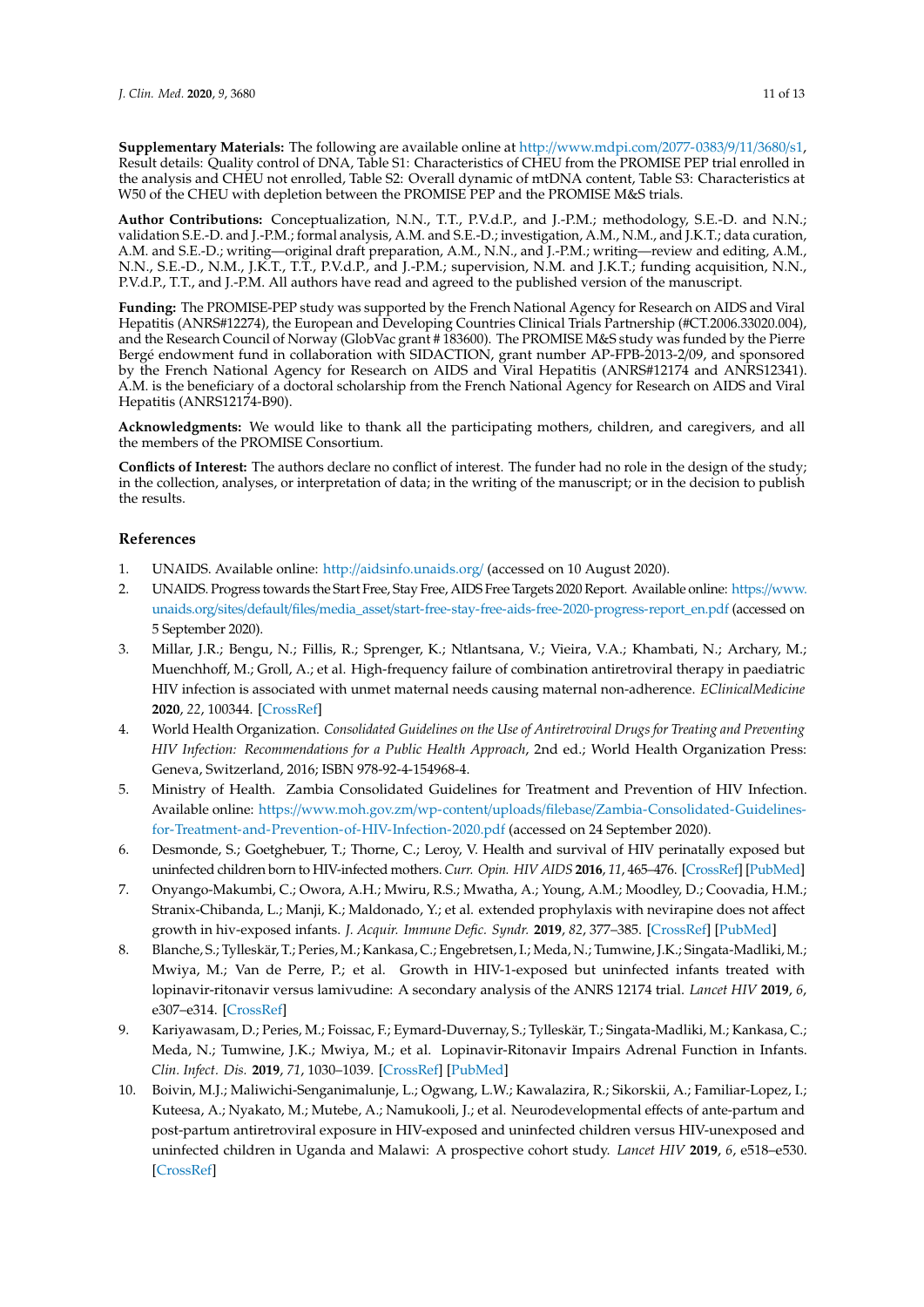- 11. Poirier, M.C.; Divi, R.L.; Al-Harthi, L.; Olivero, O.A.; Nguyen, V.; Walker, B.; Landay, A.L.; Walker, V.E.; Charurat, M.; Women and Infants Transmission Study (WITS) Group. Long-term mitochondrial toxicity in HIV-uninfected infants born to HIV-infected mothers. *J. Acquir. Immune Defic. Syndr.* **2003**, *33*, 175–183. [\[CrossRef\]](http://dx.doi.org/10.1097/00126334-200306010-00010)
- 12. Divi, R.L.; Walker, V.E.; Wade, N.A.; Nagashima, K.; Seilkop, S.K.; Adams, M.E.; Nesel, C.J.; O'Neill, J.P.; Abrams, E.J.; Poirier, M.C. Mitochondrial damage and DNA depletion in cord blood and umbilical cord from infants exposed in utero to Combivir. *AIDS* **2004**, *18*, 1013–1021. [\[CrossRef\]](http://dx.doi.org/10.1097/00002030-200404300-00009)
- 13. Divi, R.L.; Leonard, S.L.; Kuo, M.M.; Nagashima, K.; Thamire, C.; St. Claire, M.C.; Wade, N.A.; Walker, V.E.; Poirier, M.C. Transplacentally exposed human and monkey newborn infants show similar evidence of nucleoside reverse transcriptase inhibitor-induced mitochondrial toxicity. *Environ. Mol. Mutagen.* **2007**, *48*, 201–209. [\[CrossRef\]](http://dx.doi.org/10.1002/em.20201)
- 14. Hernàndez, S.; Morén, C.; López, M.; Coll, O.; Cardellach, F.; Gratacós, E.; Miró, O.; Garrabou, G. Perinatal outcomes, mitochondrial toxicity and apoptosis in HIV-treated pregnant women and in-utero-exposed newborn. *AIDS* **2012**, *26*, 419–428. [\[CrossRef\]](http://dx.doi.org/10.1097/QAD.0b013e32834f3232)
- 15. Aldrovandi, G.M.; Chu, C.; Shearer, W.T.; Li, D.; Walter, J.; Thompson, B.; McIntosh, K.; Foca, M.; Meyer, W.A.; Ha, B.F.; et al. Antiretroviral exposure and lymphocyte mtDNA content among uninfected infants of HIV-1-infected women. *Pediatrics* **2009**, *124*, e1189–e1197. [\[CrossRef\]](http://dx.doi.org/10.1542/peds.2008-2771) [\[PubMed\]](http://www.ncbi.nlm.nih.gov/pubmed/19933732)
- 16. Monnin, A.; Nagot, N.; Peries, M.; Vallo, R.; Meda, N.; Singata-Madliki, M.; Tumwine, J.K.; Kankasa, C.; Ngandu, N.; Goga, A.; et al. Mitochondrial DNA parameters in blood of infants receiving lopinavir/ritonavir or lamivudine prophylaxis to prevent breastfeeding tansmission of HIV-1. *J. Clin. Med.* **2020**, *9*, 2972. [\[CrossRef\]](http://dx.doi.org/10.3390/jcm9092972) [\[PubMed\]](http://www.ncbi.nlm.nih.gov/pubmed/32937988)
- 17. Liu, Y.; Park, E.S.; Gibbons, A.T.; Shide, E.D.; Divi, R.L.; Woodward, R.A.; Poirier, M.C. Mitochondrial compromise in 3-year old patas monkeys exposed in utero to human-equivalent antiretroviral therapies. *Environ. Mol. Mutagen.* **2016**, *57*, 526–534. [\[CrossRef\]](http://dx.doi.org/10.1002/em.22033) [\[PubMed\]](http://www.ncbi.nlm.nih.gov/pubmed/27452341)
- 18. McHenry, M.S.; McAteer, C.I.; Oyungu, E.; McDonald, B.C.; Bosma, C.B.; Mpofu, P.B.; Deathe, A.R.; Vreeman, R.C. Neurodevelopment in Young Children Born to HIV-Infected Mothers: A Meta-analysis. *Pediatrics* **2018**, *141*, e20172888. [\[CrossRef\]](http://dx.doi.org/10.1542/peds.2017-2888)
- 19. Wedderburn, C.J.; Evans, C.; Yeung, S.; Gibb, D.M.; Donald, K.A.; Prendergast, A.J. Growth and Neurodevelopment of HIV-Exposed Uninfected Children: A Conceptual Framework. *Curr. HIV*/*AIDS Rep.* **2019**, *16*, 501–513. [\[CrossRef\]](http://dx.doi.org/10.1007/s11904-019-00459-0)
- 20. United States National Library of Medicine. Available online: https://[clinicaltrials.gov](https://clinicaltrials.gov/ct2/show/NCT03519503?term=promise+m%26s&draw=2&rank=1)/ct2/show/ [NCT03519503?term](https://clinicaltrials.gov/ct2/show/NCT03519503?term=promise+m%26s&draw=2&rank=1)=promise+m%26s&draw=2&rank=1 (accessed on 1 October 2020).
- 21. Nagot, N.; Kankasa, C.; Meda, N.; Hofmeyr, J.; Nikodem, C.; Tumwine, J.K.; Karamagi, C.; Sommerfelt, H.; Neveu, D.; PROMISE-PEP group; et al. Lopinavir/Ritonavir versus Lamivudine peri-exposure prophylaxis to prevent HIV-1 transmission by breastfeeding: The PROMISE-PEP trial Protocol ANRS 12174. *BMC Infect. Dis.* **2012**, *12*, 246. [\[CrossRef\]](http://dx.doi.org/10.1186/1471-2334-12-246)
- 22. Nagot, N.; Kankasa, C.; Tumwine, J.K.; Meda, N.; Hofmeyr, G.J.; Vallo, R.; Mwiya, M.; Kwagala, M.; Traore, H.; Sunday, A.; et al. Extended pre-exposure prophylaxis with lopinavir-ritonavir versus lamivudine to prevent HIV-1 transmission through breastfeeding up to 50 weeks in infants in Africa (ANRS 12174): A randomized controlled trial. *Lancet* **2016**, *387*, 566–573. [\[CrossRef\]](http://dx.doi.org/10.1016/S0140-6736(15)00984-8)
- 23. World Health Organization. *Antiretroviral Drugs for Treating Pregnant Women and Preventing HIV Infection in Infant: Towards Universal Access: Recommendations for a Public Health Approach*; World Health Organization Press: Geneva, Switzerland, 2006; ISBN 978-92-4-159466-0.
- 24. Timmermans, E.C.; Tebas, P.; Ruiter, J.P.N.; Wanders, R.J.A.; de Ronde, A.; de Baar, M.P. Real-time nucleic acid sequence-based amplification assay to quantify changes in mitochondrial DNA concentrations in cell cultures and blood cells from HIV-infected patients receiving antiviral therapy. *Clin. Chem.* **2006**, *52*, 979–998. [\[CrossRef\]](http://dx.doi.org/10.1373/clinchem.2005.062901)
- 25. Ashar, F.N.; Moes, A.; Moore, A.Z.; Grove, M.L.; Chaves, P.H.M.; Coresh, J.; Newman, A.B.; Matteini, A.M.; Bandeen-Roche, K.; Boerwinkle, E.; et al. Association of mitochondrial DNA levels with frailty and all-cause mortality. *J. Mol. Med.* **2015**, *93*, 177–186. [\[CrossRef\]](http://dx.doi.org/10.1007/s00109-014-1233-3)
- 26. Hurtado-Roca, Y.; Ledesma, M.; Gonzalez-Lazaro, M.; Moreno-Loshuertos, R.; Fernandez-Silva, P.; Enriquez, J.A.; Laclaustra, M. Adjusting MtDNA quantification in whole blood for peripheral blood platelet and leukocyte counts. *PLoS ONE* **2016**, *11*, e0163770. [\[CrossRef\]](http://dx.doi.org/10.1371/journal.pone.0163770)